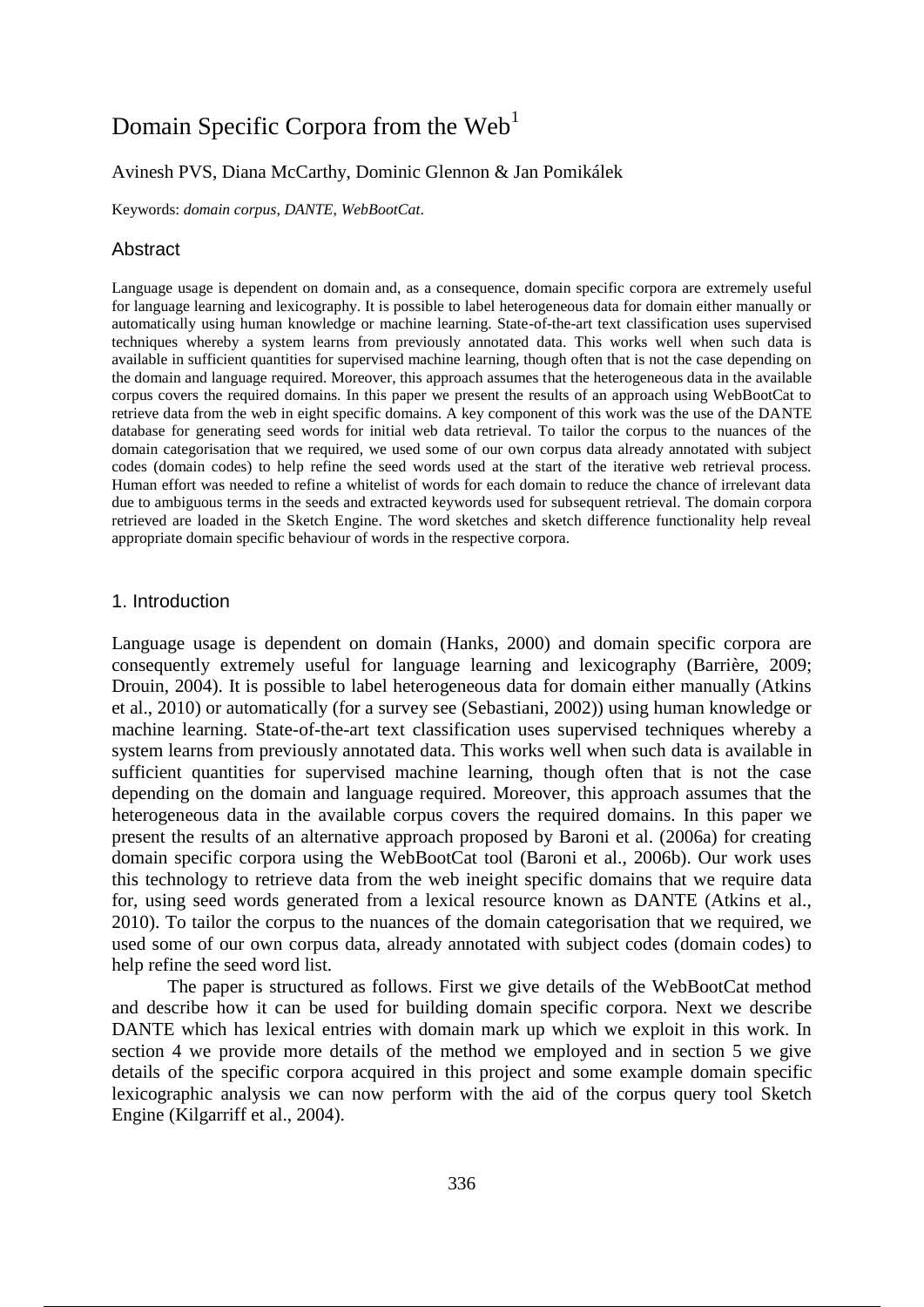# 2. WebBootCat

WebBootCat is a tool for producing corpora by retrieving documents from the web using either a set of seed words or a collection of urls. In this paper we use the seed word method which follows a bootstrapping approach first proposed by Baroni and Bernardini (2004). This is a two step iterative approach. In the first step a small seedlist of words<sup>2</sup> is used to collect the first version of a corpus from the Web by sending queries made up of these words to a search engine API. In the second step automatic term extraction is used to identify the words for the queries in the next iteration. We followed a refinement of this approach using WebBootCat as implemented within Sketch Engine with the following steps:

- 1. Gather a list of domain-specific 'seed words' as initial query words.
- 2. Repeat the following steps until the corpus is sufficiently large:
	- a. Randomly select a small set ('tuple') of the query words to create a search query.
	- b. Send this search query to a search engine API, which returns a list of 'search hits'.
	- c. Apply a blacklist of problematic urls for removal and retain the remaining list.
	- d. Filter the list of urls according to:
		- 1. size of the document
		- 2. body text extraction: extract 'cleaned text' from URLs using Justext<sup>3</sup> (Pomikálek, 2011): this removes recurring material like navigation bars, advertisements, links etc...
		- 3. ratio of stopwords in the document
		- 4. relevancy: ratio of 'whitelisted' words in the document. A whitelist of words is used to reduce ambiguity of the words in the queries.
	- e. Remove near-duplicates.
	- f. Semi-automatically extract keywords from the corpus so far created using the statistic described by Kilgarriff (2009). These will be used for step 2a in the next iteration.<sup>4</sup>
- 3. Tokenise, lemmatise and part-of-speech tag the data.
- 4. Finally load the corpus into the Sketch Engine corpus query tool.

The methodology is described more fully in section 4 below.

# 3. DANTE

DANTE<sup>5</sup> (Atkins et al., 2010) is a lexical database produced by a team of lexicographers scrutinising a 1.7 billion word corpus of English produced as a starting point for the New English Irish Dictionary. The database comprises approximately 92,000 entries for words and phrases with information and examples on every variety of lexical information that the lexicographers have deemed potentially relevant for a thorough and accurate description of English. One type of lexical information contained in DANTE that we exploit for this project is subject field (domain). There are 156 domains in this taxonomy and these have been used to mark the word senses within DANTE. We use eight of the domains that we specifically require corpora for: Medical, Finance, Law, Cooking, Food, Employment, Commerce and IT.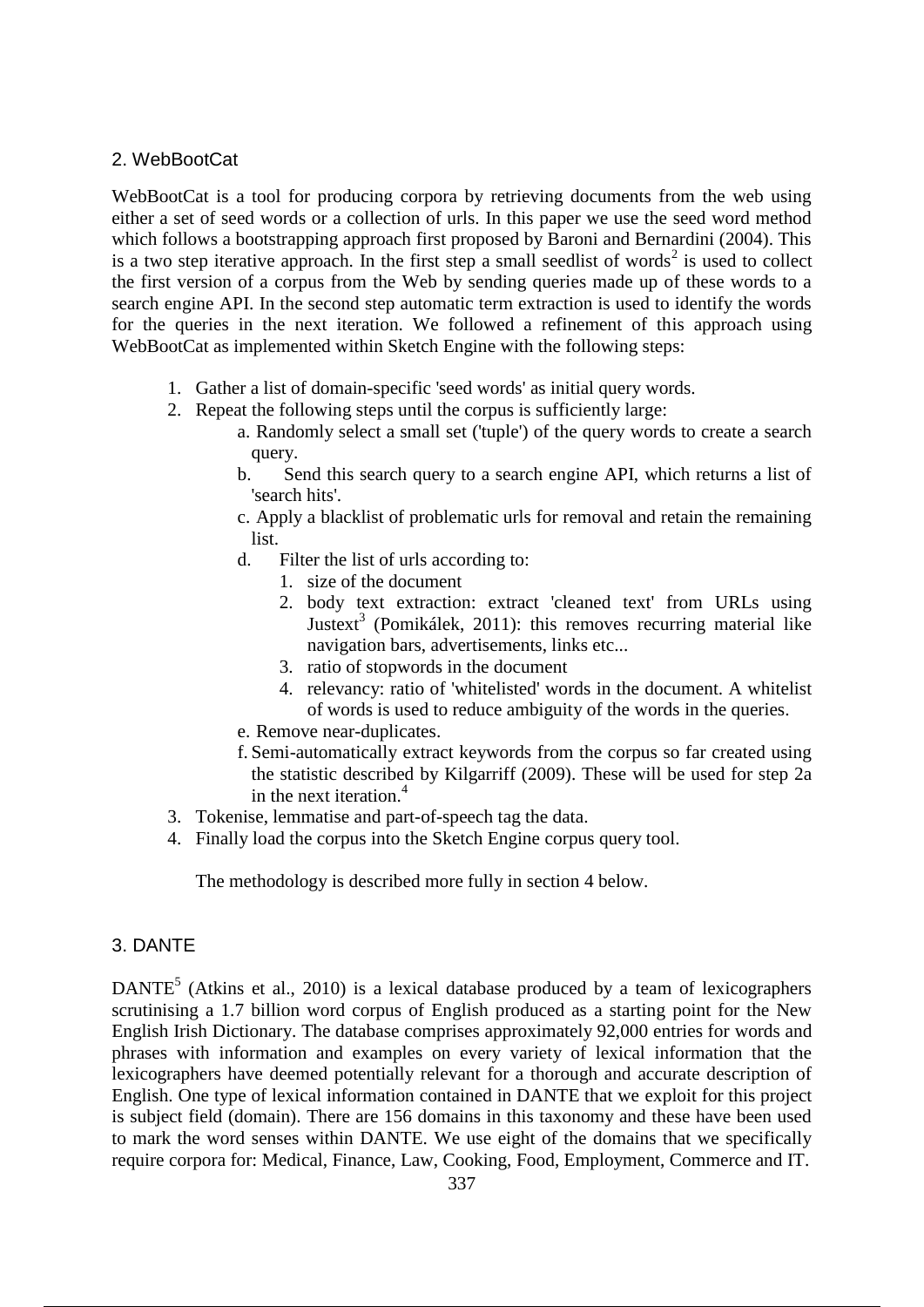# 4. Methology

#### 4.1. Seed Words

For each domain, we used monosemous words from DANTE within that domain as seeds. Using unambiguous words helped reduce the impact of ambiguity. To supplement these seeds, and to tailor the corpus to the specific nuances of our required domain classification we used some data within our own corpus (the Cambridge International Corpus: CIC) where the documents have been marked with subject codes that related to those eight domains we were interested in. We determined which subject codes related to the eight domains by a manual mapping and then used the primary subject code listed with each CIC document. We exploited this data by using it to extract seeds for each target corpus as follows. For any target corpus, for example Medical, we obtained a training counterpart from the CIC for the purpose of extracting seed words. The counterpart (referred to here as CICdom) is used to generate a normalised word list which is then compared with that for a reference corpus: the BNC. The keywords for the CICdom corpus are calculated as follows and used as putative seeds for step 2a of the WebBootCat algorithm described above in section 2.

For both the CICdom corpus and reference corpus (BNC):

- 1. make a word frequency list
- 2. Normalise the list to frequency per-million
- 3. add 100 to each normalised frequency following (Kilgarriff, 2009)
- 4. for each word (w) calculate: Score  $(w)$  = (freq-per-million (w, CICdom) + 100) / (freq-per-million (w, BNC)  $+100$
- 5. re-rank the word list according to this score

These seeds were augmented with the DANTE seeds and then filtered and extended by manual inspection

#### 4.2. *Details of the Data Collection*

For each domain, the software automatically constructs queries for the search engine by putting a tuple (size 3) of the seeds together.<sup> $\delta$ </sup> When filtering we excluded files smaller than 5KB to increase the chance of connected text, and we removed files greater than 2MB to avoid any particular files dominating the composition of the corpus, which also tend to contain unconnected text. Connected text usually contains high proportions of function words Baroni (2005). We set a threshold of at least 36 function words and a ratio of function words of 0.25.

Usually texts have multiple instances on the Web. Most common types of duplicates and near-duplicates include mirrored websites, many presentation styles, similar or identical articles at various sources. Duplication artificially inflates the frequencies of some words in a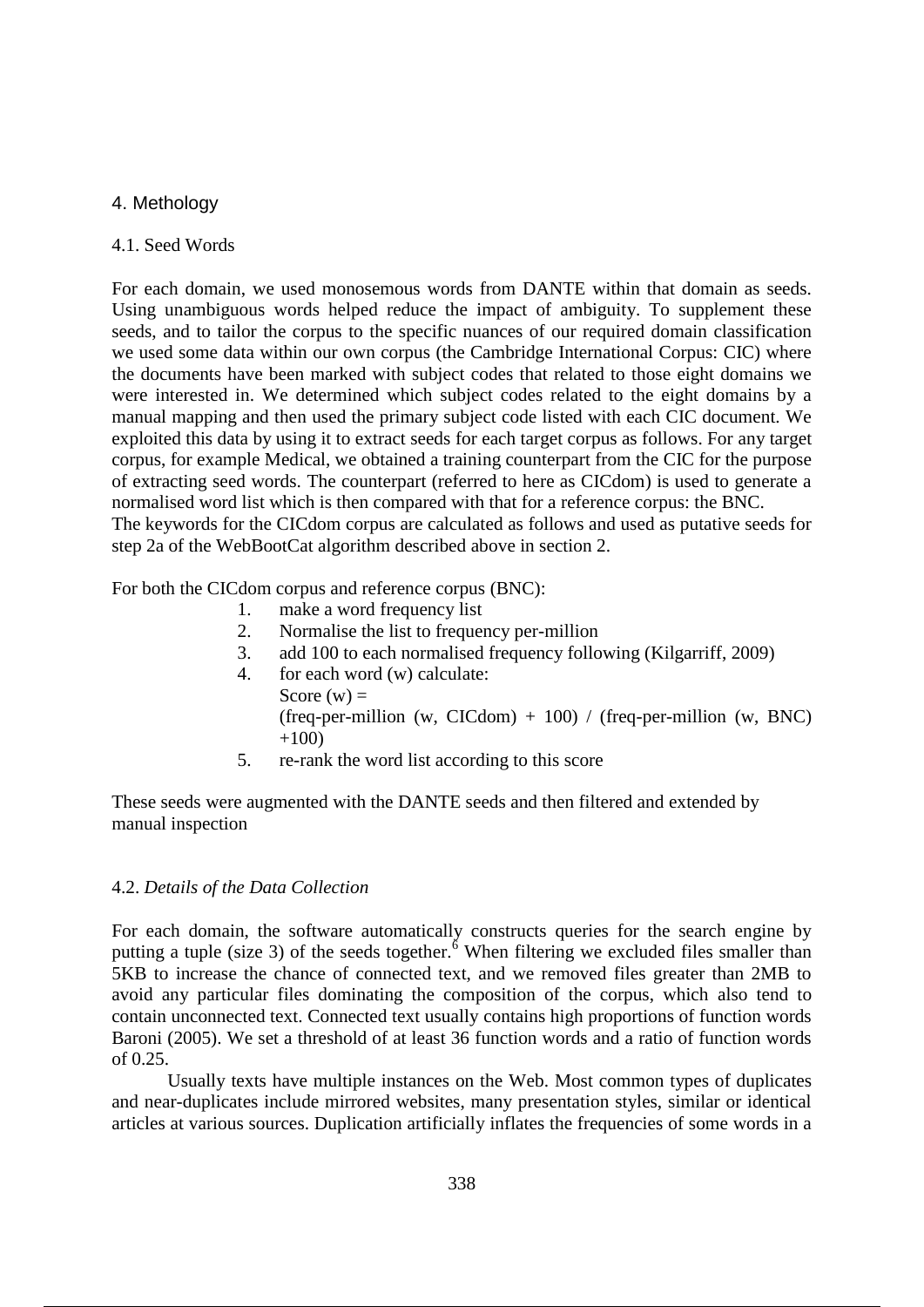corpus, which may bias any analysis. We used  $Onion<sup>7</sup>$  for deduplication. This software is slightly adapted from that described in Pomikálek (2011).

Due to the inherent ambiguity of words, some extracted seeds from our own corpora, or in the bootstrapping process may be ambiguous and make it more likely that documents irrelevant to the domain are retrieved. To reduce the impact of this we produced a list of whitelist words from manual inspection of our seeds and introspection. The whitelisted words were selected as being relatively unambiguous and generally applicable to that domain e.g. *employee* for employment. We set thresholds on the total number of whitelist words in a document (unique types and tokens) and the ratio of whitelisted words: (no. of whitelisted words / total words in a document). The thresholds were set empirically for each domain.

| <b>Table 1. Domain Corpus Statistics.</b> |            |           |                   |               |  |
|-------------------------------------------|------------|-----------|-------------------|---------------|--|
| <b>Domain</b>                             | # of seeds | # of URLS | # of URLs (final) | #Total Tokens |  |
| Medicine                                  | 172        | 40670     | 10281             | 35 M          |  |
| Law                                       | 54         | 42339     | 10624             | 34 M          |  |
| IT                                        | 48         | 42606     | 7328              | 30M           |  |
| Commerce                                  | 37         | 35233     | 1321              | 17M           |  |
| Cook                                      | 36         | 45989     | 10531             | 28M           |  |
| Employment                                | 28         | 27893     | 371               | 13M           |  |
| Food                                      | 29         | 44488     | 6326              | 22M           |  |
| Finance                                   | 24         | 43442     | 11928             | 32M           |  |

#### 5. Results from the corpus

Table 1. contains statistics for each domain corpus, including the number of seed words used at the start of the WebBootCat algorithm, the number of documents (URLs) before and after the filtering, cleaning and deduplicating process, and the final number of tokens (words and punctuation). The data has been tokenised, lemmatised and part-of-speech tagged with treetagger (Schmid, 1994) $8$  and then loaded into the Sketch Engine and processed with a sketch grammar to reveal, as well as new keywords and terminology, the key grammatical collocations in the corpora.

In figure 1. for example, we show a small part of the word sketch for the verb *induce* in the medical corpus. The corpora and functionality enable the lexicographer to quickly determine key collocates and usages of words within the domain. Due to new functionality in Sketch Engine, it is also possible to explore differences in word sketches across domains, for example we can use the sketch difference function to see the difference in meaning of the noun *stock* in the Cook corpus compared to the Finance corpus and determine that *stock* tends to be a subject of *simmer* in the former and subject of *outperform* in the latter. Figure 2 highlights further examples of the behaviour of the noun *stock* in the Cook and Finance corpora with respect to attached prepositional phrases with i*n* and *to*. Salient collocates for the Finance corpus are highlighted in red while those for the Cook corpus are shown in green. The exact shade depends on the salience of the collocate where salience is the log dice calculated as described by Rychlý (2008).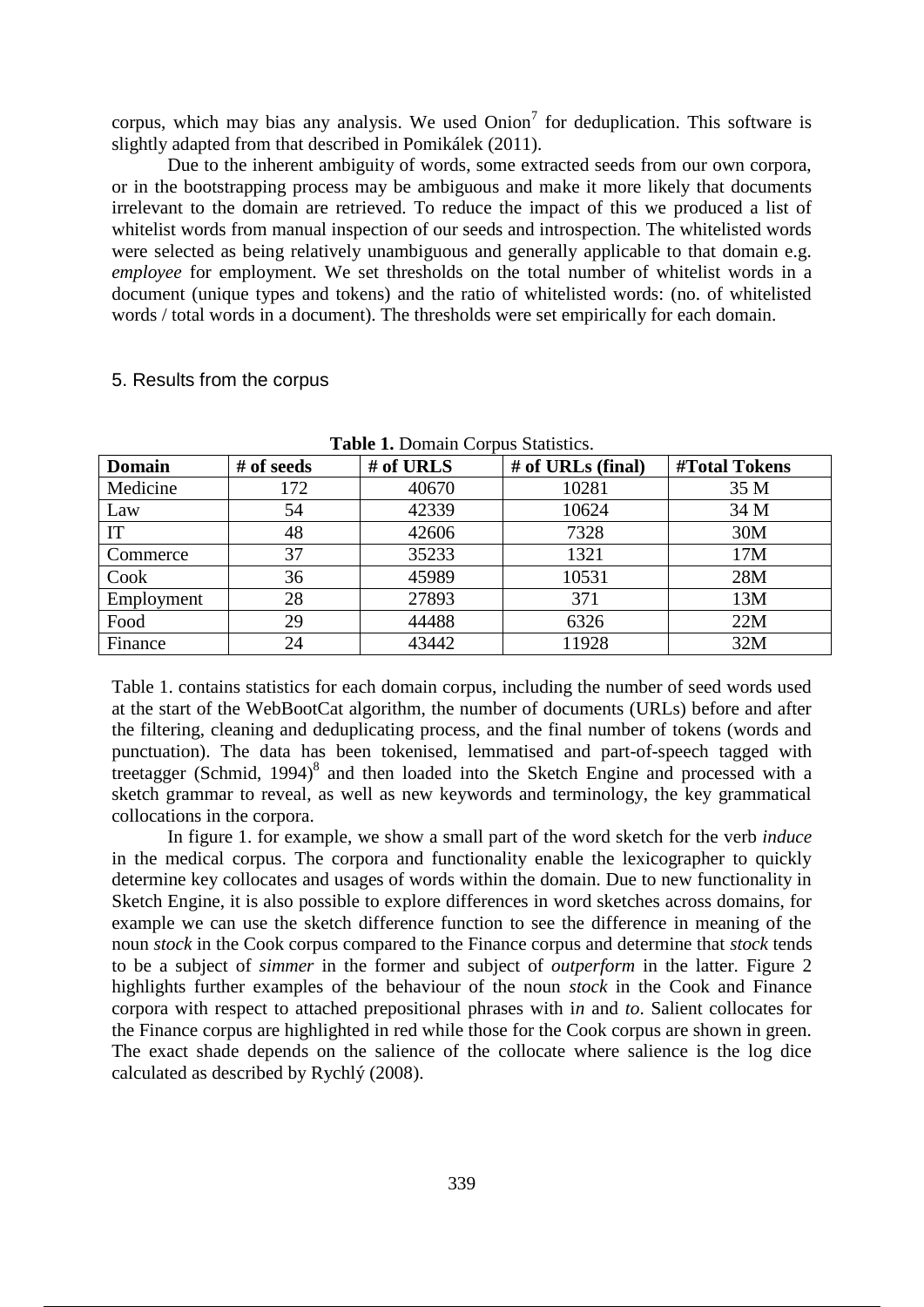| object     | 22482 | 5.3      | subject     | 7508 | 3.0       | modifier       | 3052 | 1.2      |
|------------|-------|----------|-------------|------|-----------|----------------|------|----------|
| apoptosis  | 334   | 8.7      | stimulation |      | $51$ 5.95 | experimentally |      | 108 9.67 |
| ovulation  |       | 140 7.46 | radiation   | 81   | 5.77      | chemically     |      | 88 9.01  |
| coma       |       | 148 7.34 | injection   | 60   | 4.97      | fraudulently   |      | 53 8.34  |
| activation |       | 185 7.21 | stress      | 91   | 4.87      | medically      |      | 77 8.24  |
| maturation |       | 127 6.86 | acid        |      | 57 4.52   | artificially   |      | 81 8.21  |
| abortion   | 271   | 6.78     | alcohol     | 41   | 3.72      | also           |      | 277 1.97 |
| remission  |       | 87 6.63  | drua        |      | 183 3.54  | often          |      | 54 1.95  |
| vomiting   |       | 95 6.51  | treatment   |      | 72 2.37   | then           | 68   | 1.66     |
| anesthesia | 104   | 6.38     | agent       | 50   | 2.35      | even           | 42   | 1.1      |
| qvbd       | 52    | 6.2      | factor      |      | 53 2.35   | only           | 62   | 0.97     |

Figure 1. A Small portion of a word sketch of the verb induce in the medical domain.

| pp_in-i      | 119      | 749            | $-1.8$ | 0.9 |
|--------------|----------|----------------|--------|-----|
| portfolio    | 0        | 61             | 0.0    | 4.0 |
| anticipation | 0        | 4              | 0.0    | 2.8 |
| index        | $\bf{0}$ | 22             | 0.0    | 2.6 |
| sector       | 0        | 30             | 0.0    | 1.5 |
| corporation  | 0        | 9              | 0.0    | 1.4 |
| quantity     | 0        | 4              | 0.0    | 1.0 |
| trade        | 0        | 16             | 0.0    | 0.8 |
| general      | $\bf{0}$ | 7              | 0.0    | 0.6 |
| fund         | 0        | 29             | 0.0    | 0.4 |
| account      | 0        | 19             | 0.0    | 0.4 |
| bowl         | 4        | 0              | 1.0    | 0.0 |
| pot          | 8        | $\Omega$       | 1.6    | 0.0 |
| pan          | 6        | 0              | 2.4    | 0.0 |
| fridge       | 6        | $\overline{0}$ | 2.9    | 0.0 |
| saucepan     | 12       | 0              | 4.7    | 0.0 |

| pp_to-i  | 84 | 171 | $-1.6$ | -0.6 |
|----------|----|-----|--------|------|
| public   | 0  | 12  | 0.0    | 0.8  |
| investor | O  | 13  | 0.0    | 0.2  |
| rice     | 5  | 0   | 1.1    | 0.0  |
| boil     | 24 | Ω   | 5.8    | 0.0  |

**Figure 2.** An example of a small portion of a sketch difference for the noun stock when comparing the cook and finance domain corpora. Salient collocates for the finance corpus are highlighted in red while those for the cook corpus are shown in green.

#### 6. Conclusion

In this paper we presented work to acquire domain specific corpora for lexicographic purposes using seeds and the WebBootCat tool to iteratively retrieve documents from the web. The seed words were obtained from DANTE, supplemented with some automatically extracted keywords from corpora tagged with related subject codes. Human effort was needed to refine the whitelisted words for each domain to reduce the chance of irrelevant data. The domain corpora retrieved are loaded in the Sketch Engine and the word sketches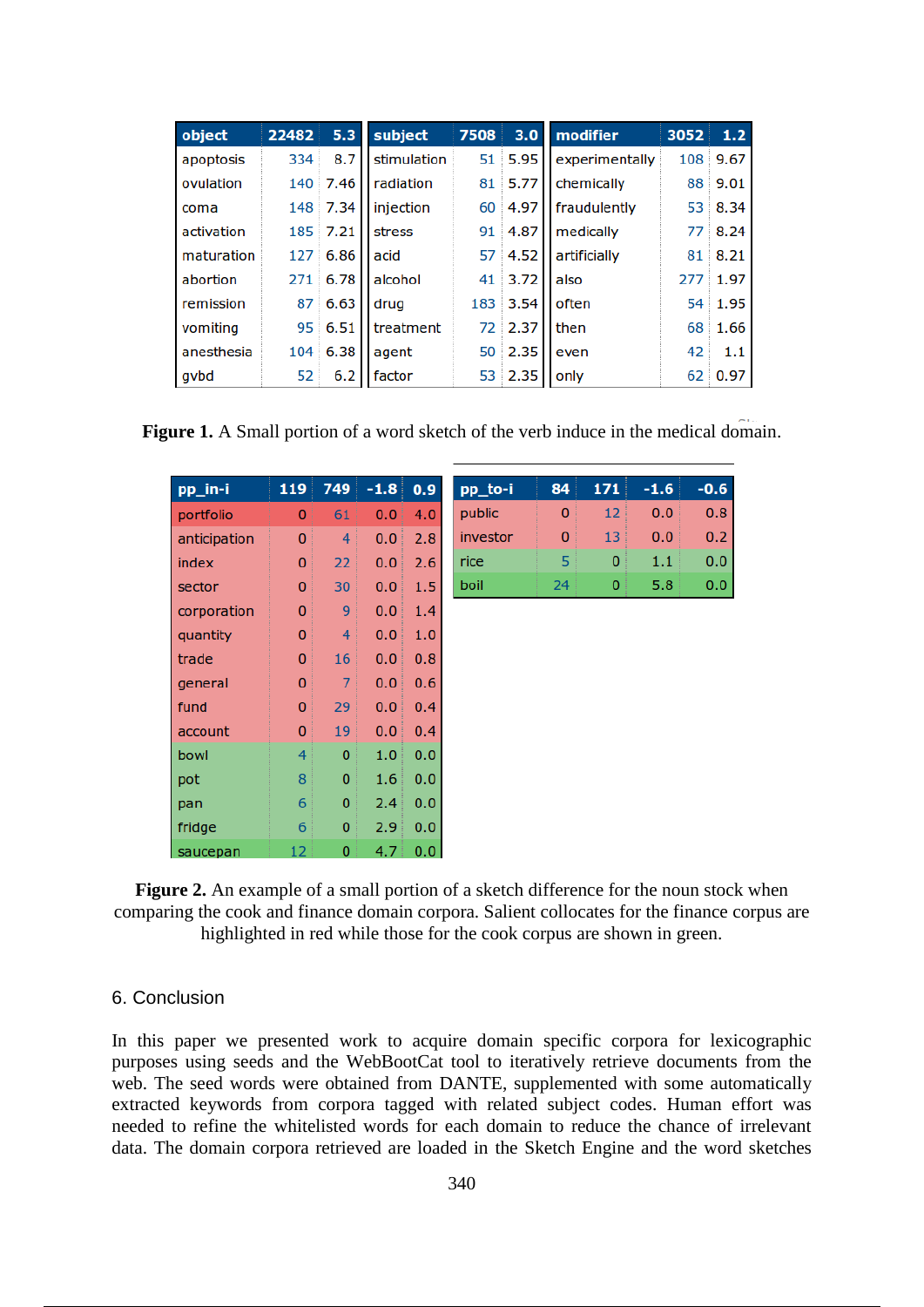and sketch difference functionality help reveal appropriate domain specific behaviour of words in the respective corpora.

Some domains are less prevalent than others and have less distinctive keywords, for example employment has less distinctive keywords and some, such as *occupation*, are ambiguous and prevalent in web data in other meanings (i.e. military occupation). Some domains such as Cook and Food, and Finance and Commerce domains are semantically close and have considerable overlap of keywords. For future work it would be useful to explore further ways of generating and validating the seed and whitelist words to increase the relevance of the retrieved data for the given domain while not compromising on the variety of data within that domain.

#### **Notes**

<sup>1</sup> This work was partially supported by an EU ICT-2009.2.2: Language-based Interaction-2001-34460 project: PRESEMT (Pattern REcognition-based Statistically Enhanced MT).

 $2^2$ A seedlist is a list of words which are anticipated to be salient in the domain.

3 http://code.google.com/p/justext/

<sup>4</sup> https://trac.sketchengine.co.uk/wiki/SimpleMaths. We extract the keywords automatically

and then manually select from the top 150.

<sup>5</sup> See http://www.webDANTE.net/ where you can find details of the project as well as data samples and a search facility.

<sup>6</sup> We used a tuple size of 4 for Employment to increase the chance of obtaining relevant data since it was less easy to find distinctive seeds for this domain.

7 http://code.google.com/p/onion/

8 http://www.ims.uni-stuttgart.de/projekte/corplex/TreeTagger/

# References

**Atkins, S., M. Rundell and A. Kilgarriff. 2010.** 'Database of ANalysed Texts of English (DANTE).' In A. Dykstra and T. Schoonheim (eds.), *Proceedings of the XIV Euralex International Congress, Leeuwarden, 6-10 July 2010*. Ljouwert: Fryske Akademy / Afuk, 549–556.

**Baroni, M. 2009.** 'Distributions in text.' In A. Lüdeling and M. Kytö (eds.), *Corpus linguistics: An international handbook.* Berlin: Walter de Gruyter, 803–821.

- **Baroni, M. and S. Bernardini. 2004.** 'Bootcat: Bootstrapping corpora and terms from the web.' In M. T. Lino et al. (eds.), *Fourth International Conference on Language Resources and Evaluation, held in memory of Antonio Zampolli: proceedings*. Paris: ELRA, 1313–1316.
- **Baroni, M., A. Kilgarriff, J. Pomikalek and P. Rychly. 2006a. '**Webbootcat: Instant domain-specific corpora to support human translators.' In *EAMT-2006 11th Annual Conference of the European Association for Machine Translation June 19 & 20, 2006 Oslo University (Norway)*, 247–252.
- **Baroni, M., A. Kilgarriff, J. Pomikálek and P. Rychlý. 2006b.** 'Webbootcat: a web tool for instant corpora.' In E. Corino, C. Marello and C. Onesti (eds.), *Atti del XII Congresso Internazionale di Lessicografia : Torino, 6-9 settembre 2006*. Alessandria: Edizioni dell'Orso, 123–131.
- **Barrière, C. 2009.** 'Finding domain specific collocations and concordances on the web.' In I. Ilisei, V. Pekar and S. Bernardini (eds.), *Proceedings of the Workshop on Natural Language Processing Methods and Corpora in Translation, Lexicography,*